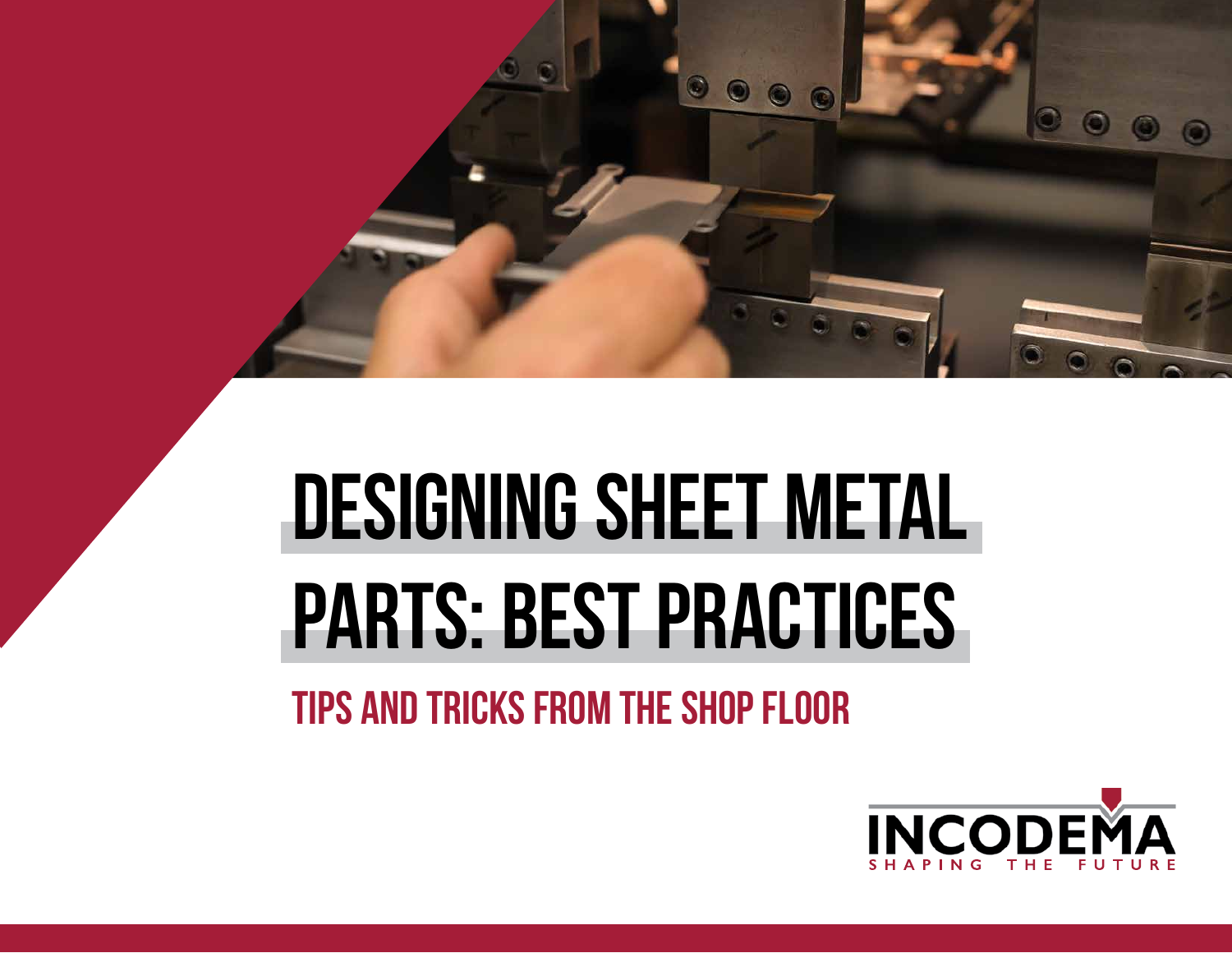#### TABLE OF CONTENTS FROM CONCEPT TO

#### **I. PART FEATURES**

#### **II. MATERIAL PROPERTIES**

#### **III. RAW MATERIAL SELECTION GUIDE**

#### COMPLETION, THE ONLY SOURCE YOU'LL NEED

Incodema houses one of North America's most advanced prototyping facilities. With a wide array of machines and complementary processes, we can easily find the most efficient solution to complete even your most complex project.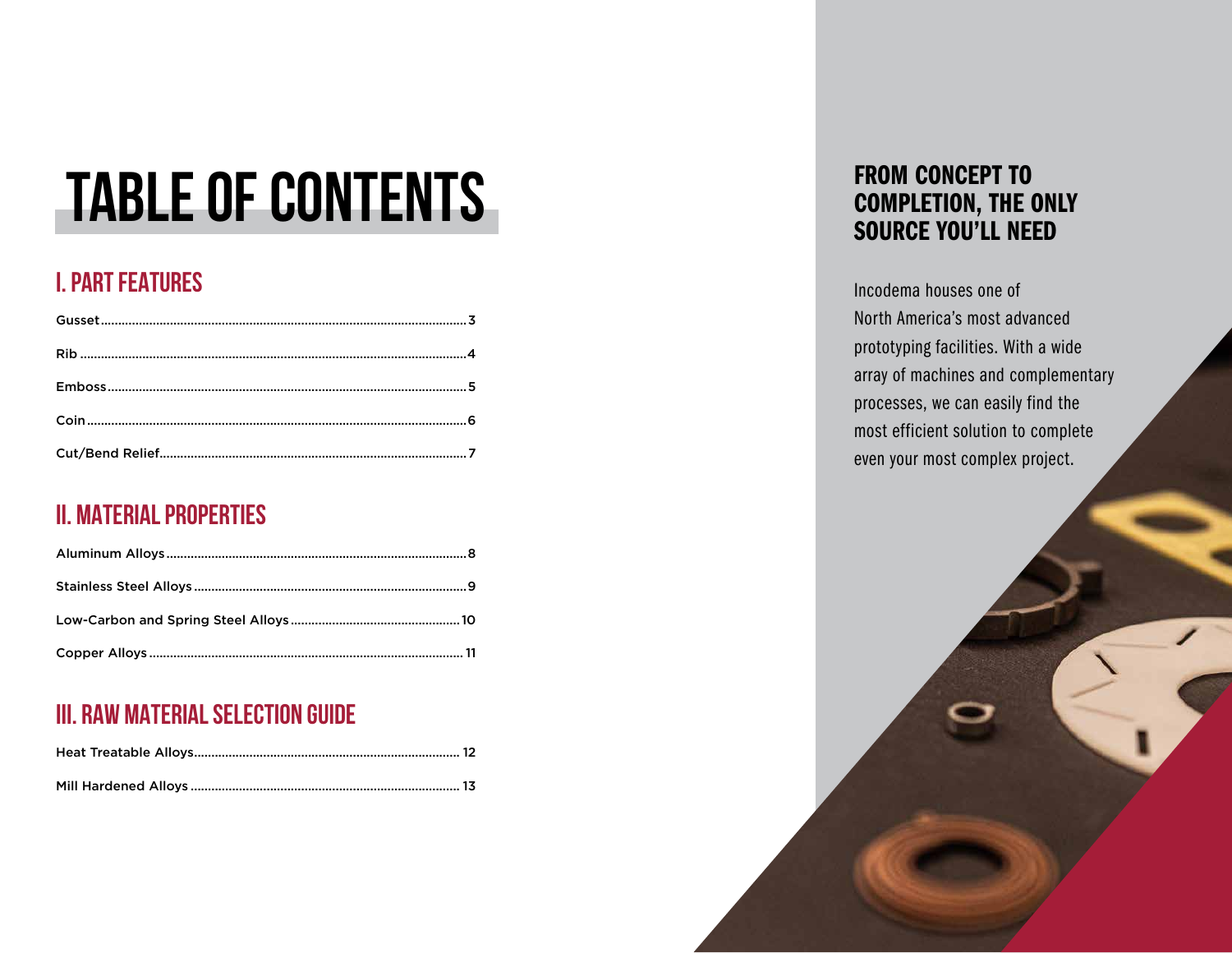### **GUSSET**

- Strengthens bends locally.
- Must be formed with custom tooling.

**FORM ANGLE**

• Minimal tooling cost.

**DESIGN TIPS**

Q

ØD

• Whenever possible, maintain minimum spacing of 2-2.5x raw material thickness from edge of cutout to bend radius tangency.

ØЩ

- Lesser spacing requires secondary operations after bending and adds to manufacturing costs.
- Form angle and form radii should be made as large as possible.
- Offset should be minimized.

PRO TIP: Design Tips apply to other features like ribs and embosses.

**OFFSET**

**FORM RADII**

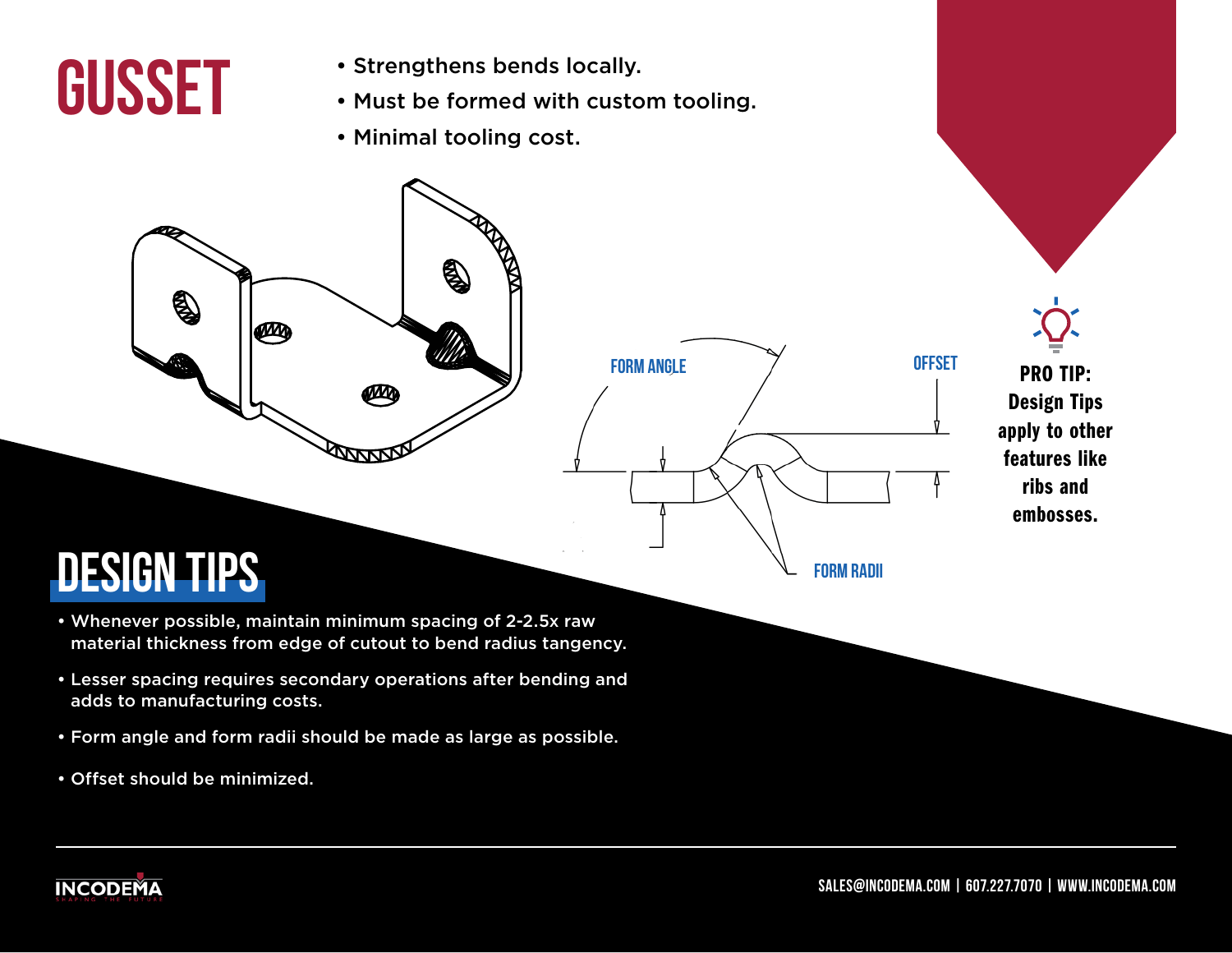

- Stiffens flat sections.
- May require secondary trimming.
- Moderate tooling cost.

#### **Entire section must be restrained flat while forming with custom tooling.**



**DESIGN TIPS**

**INCODEMA** 

m

- Close proximity form features can cause secondary operations after forming and adds to manufacturing cost.
- Form features in close proximity to each other increase forming strain which may cause "oil canning" or other deformation, fracturing or material separation.



#### **sales@incodema.com | 607.227.7070 | www.incodema.com**

ØŊ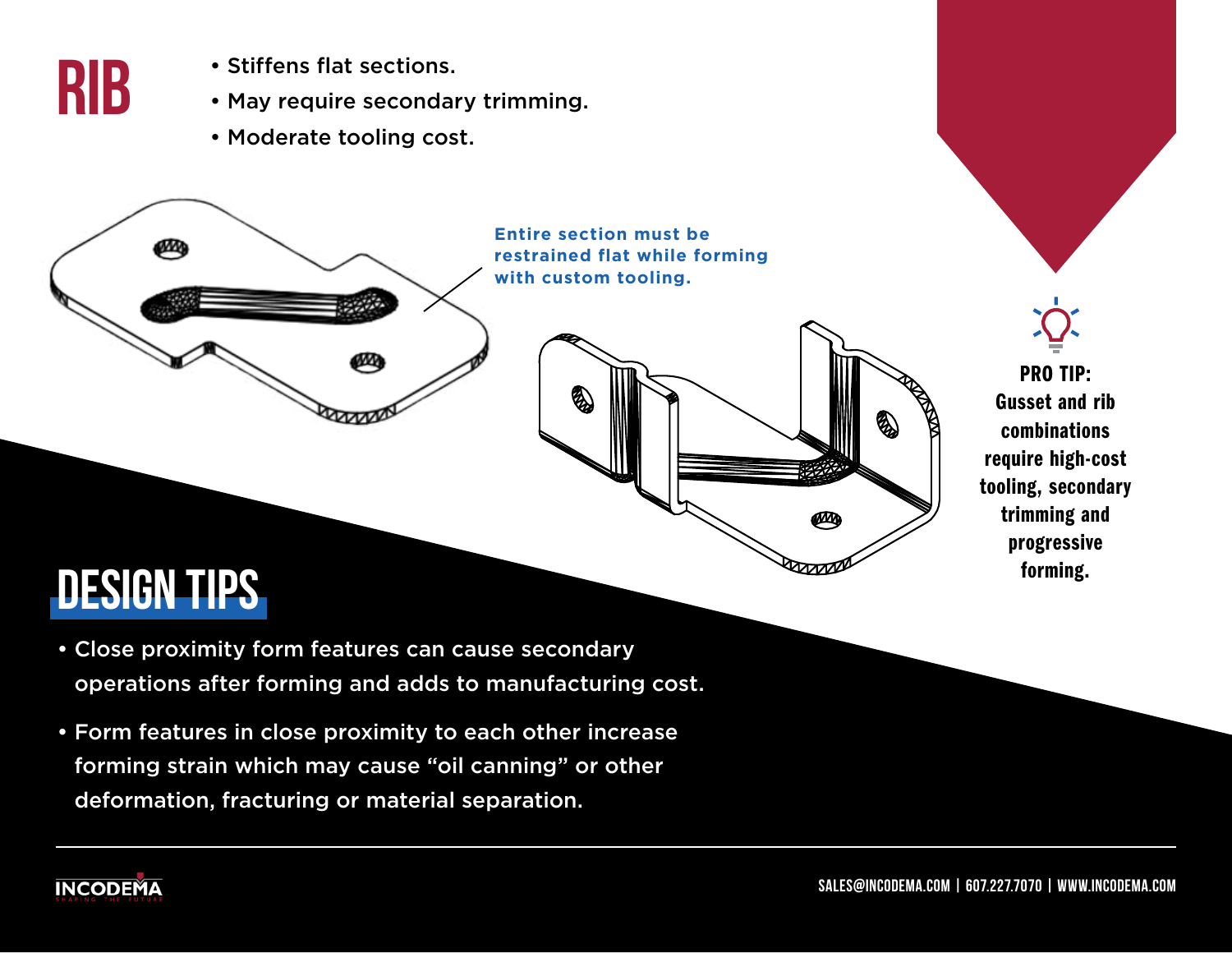### **EMBOSS**

- Adds strength.
- May be used for clearance.
- May be used as a standoff feature.

**Uniform and balanced forming strain associated with round shaped emboss.**

> **Inside and outside corners of rectangular embosses create strain points.**

#### **DESIGN TIPS**

- Form radii as large as possible to decrease forming strain. Separation may occur if form radii are too small.
- Raw material type and thickness impact feasibility.
- Create form angles larger than 90 degrees if possible.
- Minimize offset dimension.
- Form angle, offset dimension and overall shape of emboss are all factors that impact manufacturability.

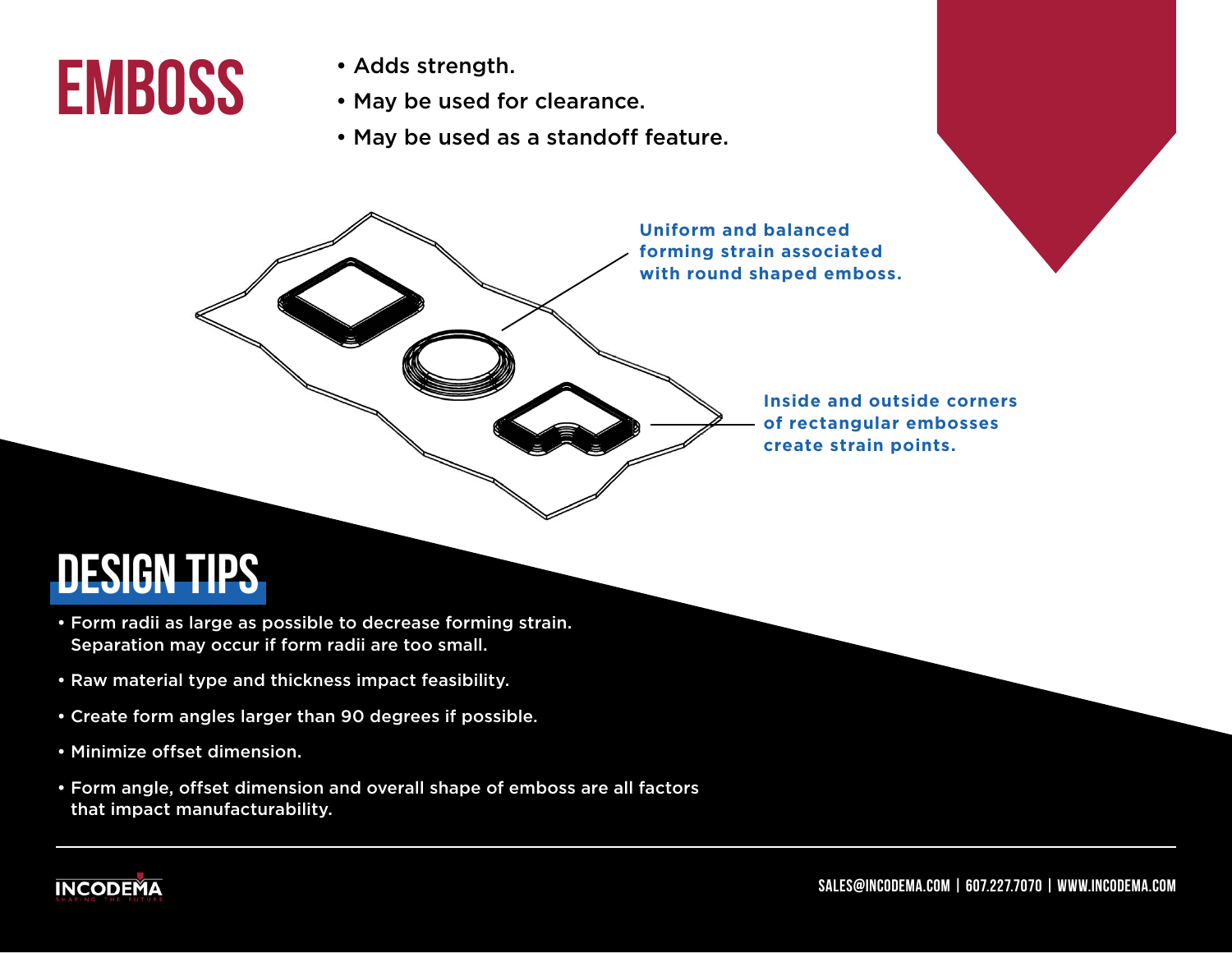

- Process by which metal currency is minted.
- Surface material is pressed.
- Requires moderately priced tooling.

**Coined features are stamped in the wire crimp area while the part is in a flat state.**

> **Spade connector tip is coined from both sides to form a taper.**

#### **DESIGN TIPS**

- Tooling cost depends on the size of coin features. Smaller features require more expensive tooling and forming processes.
- Significant material displacement may cause deformation of surrounding areas.
- Secondary operations may be required to trim displaced metal.
- Design for minimal material displacement.

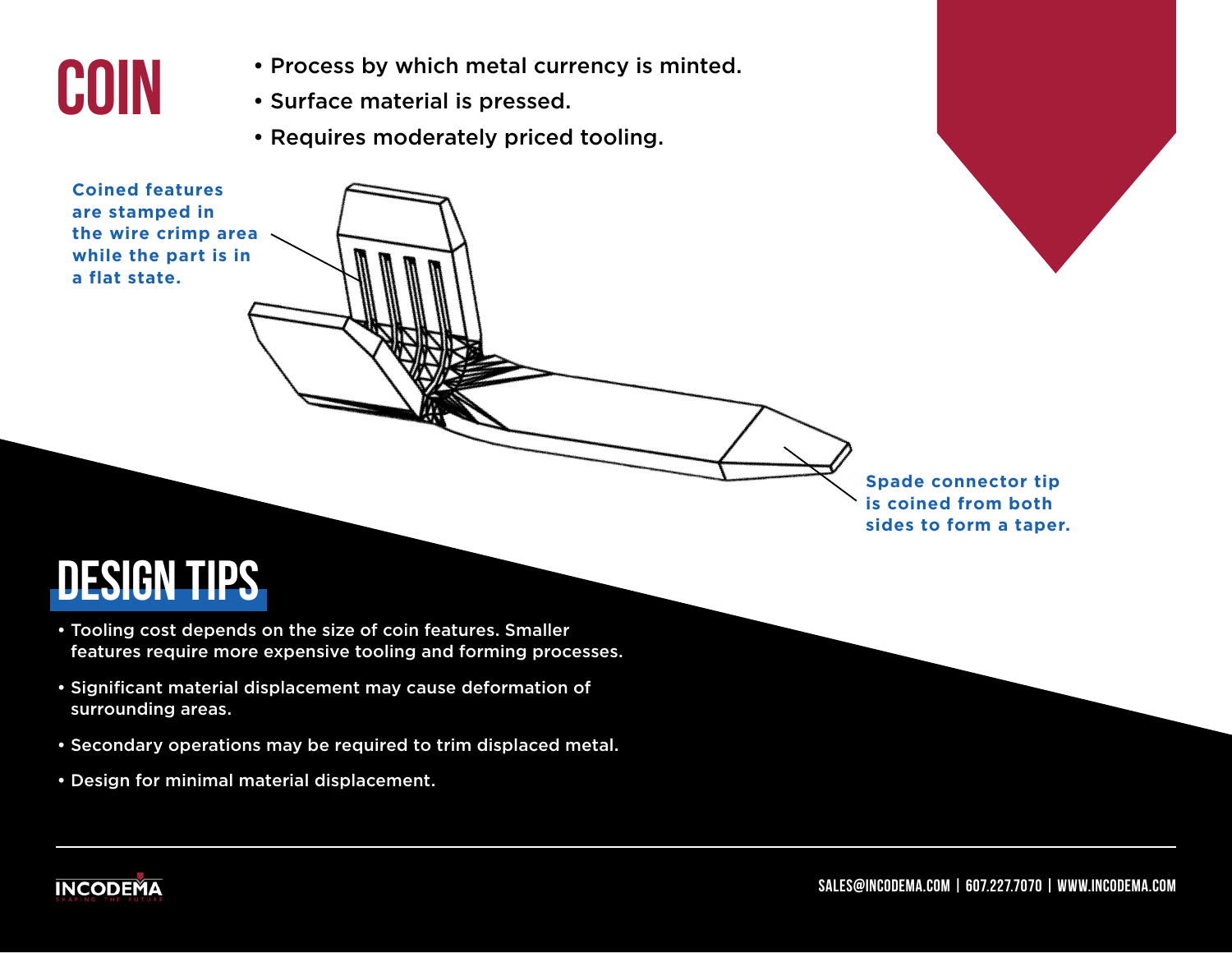## **CUT/BEND RELIEF**



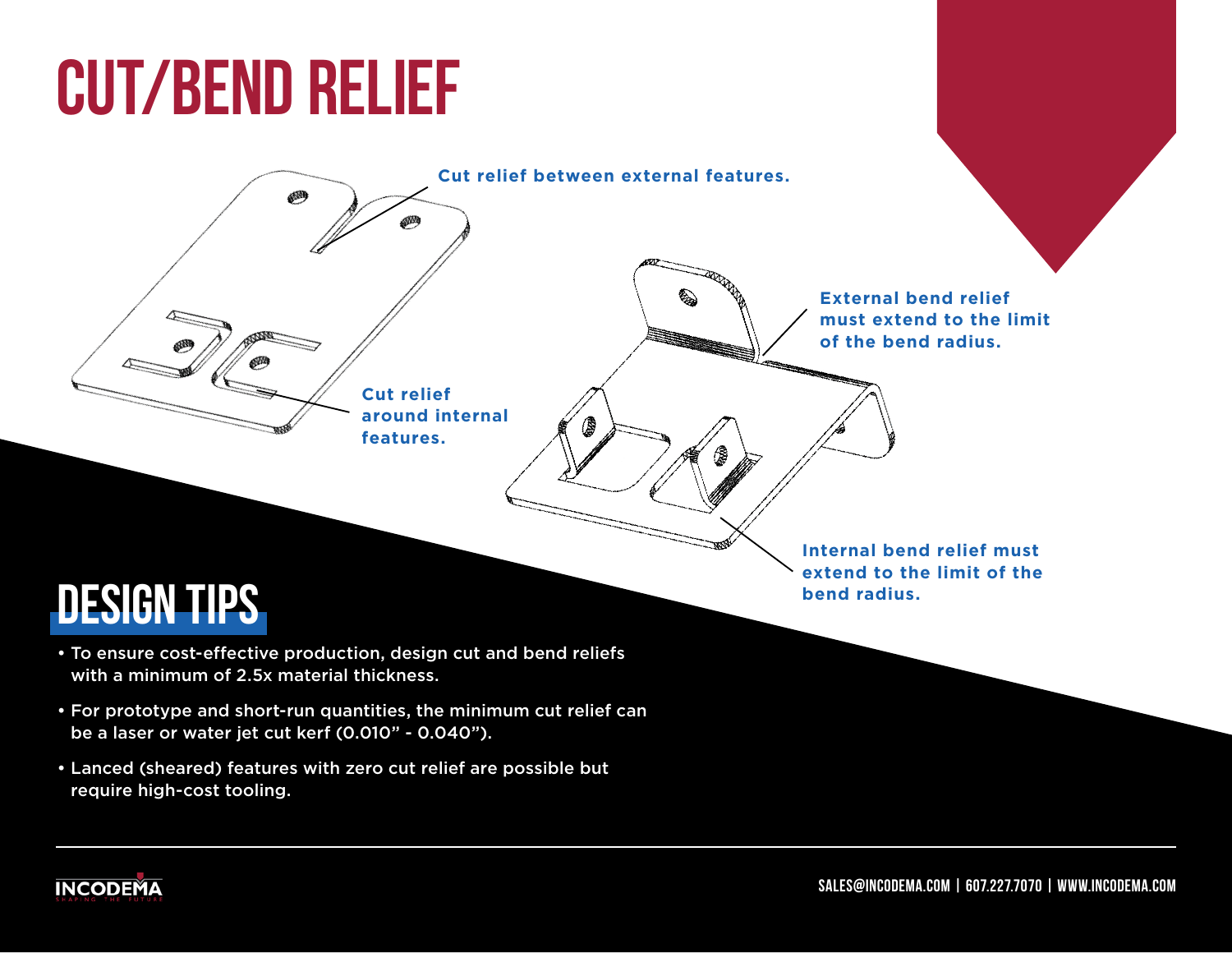# **ALUMINUM ALLOYS**

| <b>ALLOY</b> | <b>TEMPER</b>   | <b>DUCTILITY</b> | <b>STRENGTH</b> | <b>CORROSION</b><br><b>RESISTANCE</b> | <b>HEAT TREATABLE</b> | <b>COMMENTS</b>                                                                      |
|--------------|-----------------|------------------|-----------------|---------------------------------------|-----------------------|--------------------------------------------------------------------------------------|
| 6061         | T <sub>6</sub>  | Low              | Mid             | Good                                  | No                    | Minimum bend radii of 3x<br>raw material thickness.                                  |
| 6061         | <b>TO</b>       | High             | Low             | Good                                  | Yes                   | Higher-cost heat treating due<br>to warping and need for<br>secondary straightening. |
| 5052         | H32             | High             | Mid             | Good                                  | <b>No</b>             | Most commonly used aluminum<br>alloy and temper.                                     |
| 5052         | H34             | Mid              | High            | Good                                  | No                    | Small radii bends in line with<br>grain may fracture.                                |
| 3003         | H <sub>14</sub> | High             | Low             | Good                                  | <b>No</b>             | Good for deep drawn parts.                                                           |

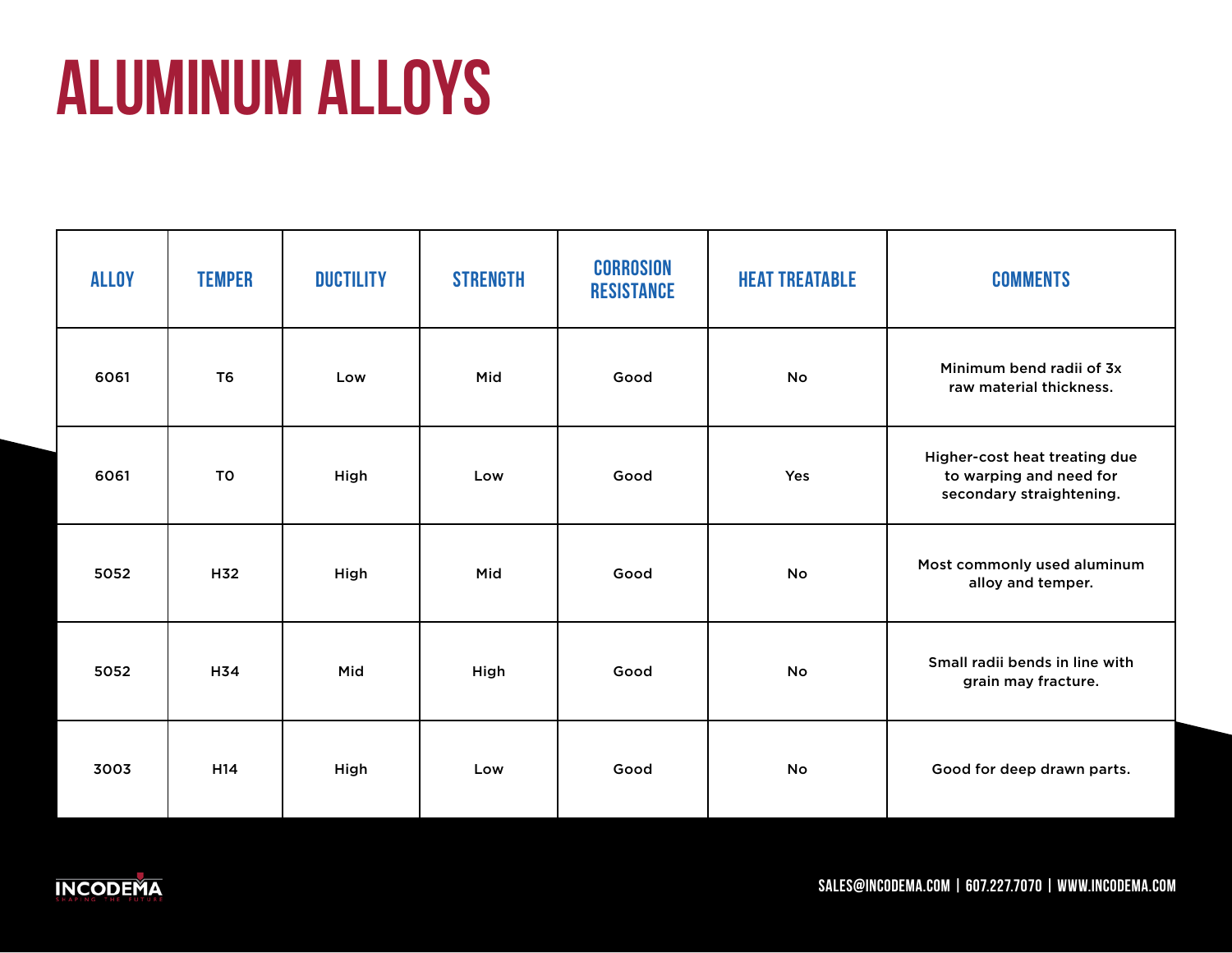# **STAINLESS STEEL**

| <b>ALLOY</b>       | <b>TEMPER</b>           | <b>DUCTILITY</b> | <b>STRENGTH</b> | <b>CORROSION</b><br><b>RESISTANCE</b> | <b>HEAT TREATABLE</b> | <b>COMMENTS</b>                                                                                                                                                                     |
|--------------------|-------------------------|------------------|-----------------|---------------------------------------|-----------------------|-------------------------------------------------------------------------------------------------------------------------------------------------------------------------------------|
| 301<br>302<br>304  | $\ast$<br>Range         | $***$<br>High    | High            | <b>Excellent</b>                      | <b>No</b>             | Small radii bends in line with grain<br>may fracture in full hard temper.<br>Full hard temper is cost effective for<br>springs as there is no need for heat<br>treating or plating. |
| 316<br>316L        | Annealed                | High             | High            | <b>Excellent</b>                      | <b>No</b>             | Used heavily in the medical industry.                                                                                                                                               |
| 410                | Annealed                | High             | Mid             | Mid                                   | Yes                   | Excellent for springs. Stays stable in<br>heat treating and has a bright finish.                                                                                                    |
| 17-4 PH            | Annealed                | Low              | Excellent       | Mid                                   | Yes                   | Small radii bends in line with grain<br>may fracture.                                                                                                                               |
| 17-7 PH<br>Cond. A | Annealed                | Mid              | High            | Mid                                   | Yes                   | Excellent for springs intended for<br>repeated cycles. Remains stable<br>during heat treating.                                                                                      |
| 17-7 PH<br>Cond. C | Mill<br><b>Hardened</b> | Low              | High            | Mid                                   | Yes                   | Small radii bends in line with grain<br>may fracture. Highest hardness and<br>strength achievable in alloy 17-7 PH.                                                                 |

*\* Annealed, 1/2, 1/4, 3/4, and full hard possible*

*\*\* Ductility decreases in harder tempers and mill hardened materials*

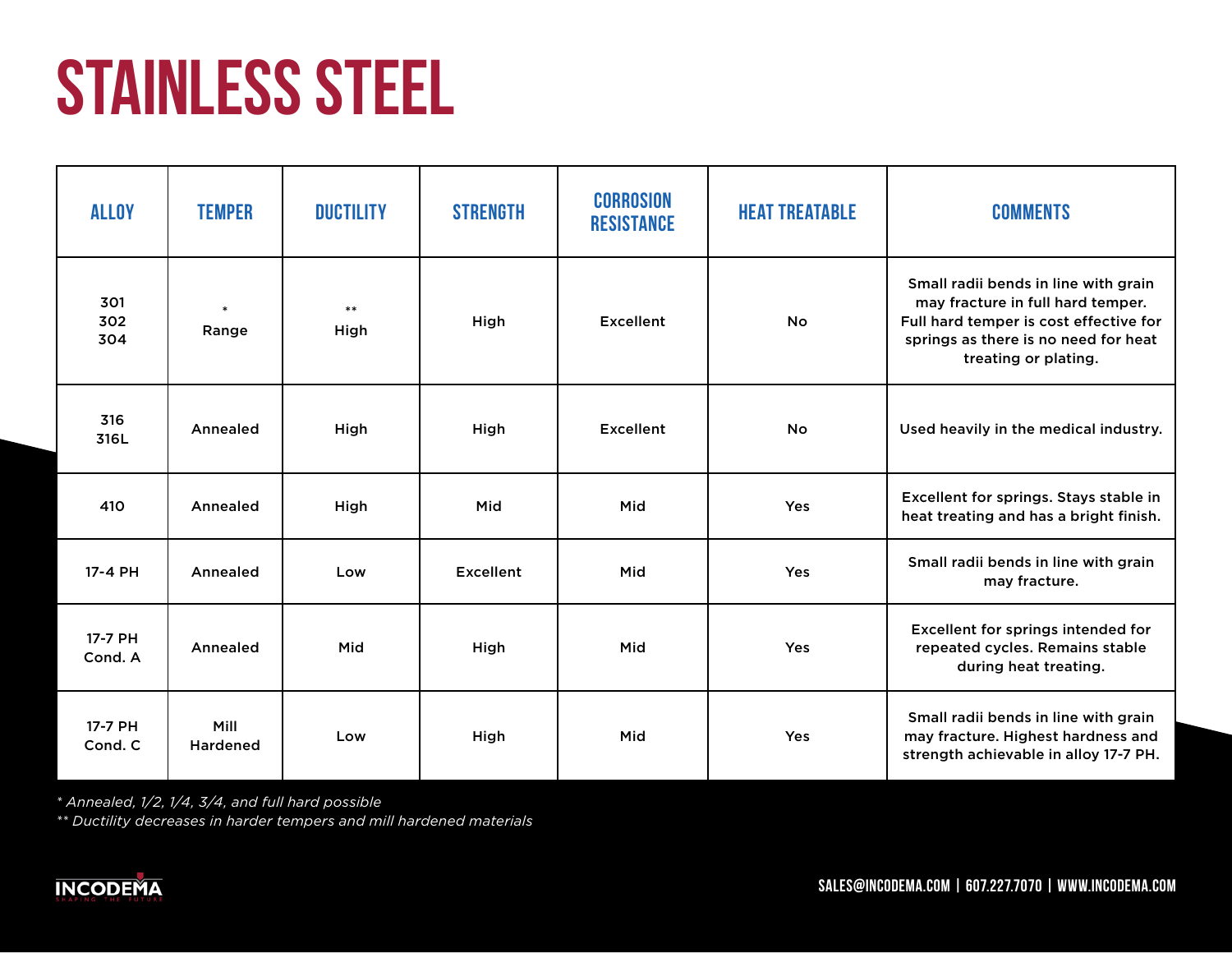# **LOW CARBON AND SPRING STEEL**

| <b>ALLOY</b>                 | <b>TEMPER</b>                         | <b>DUCTILITY</b> | <b>STRENGTH</b> | <b>CORROSION</b><br><b>RESISTANCE</b> | <b>HEAT TREATABLE</b> | <b>COMMENTS</b>                                                                                                                                                                 |
|------------------------------|---------------------------------------|------------------|-----------------|---------------------------------------|-----------------------|---------------------------------------------------------------------------------------------------------------------------------------------------------------------------------|
| 1008<br>1010                 | Soft,<br>1/2, 1/4<br><b>Full Hard</b> | High             | Mid             | $\ast$<br>Poor                        | $**$<br>Yes           | When rolled at or near room<br>temperature, excellent ductility and<br>strength is produced and is more<br>uniform than hot rolled steel.                                       |
| 1008<br>1010                 | Annealed                              | High             | Mid             | Poor                                  | $***$<br>Yes          | Rolled at a temperature greater than<br>the recrystallization point, which<br>produces surface scale.<br>Good ductility, but weaker and less<br>uniform than cold rolled steel. |
| <b>HSLA</b>                  | Annealed                              | Mid              | High            | Poor                                  | $**$<br>Yes           | Requires 25-30% more power to<br>form than cold rolled steel or hot<br>rolled steel.                                                                                            |
| 1050<br>1074<br>1075<br>1095 | Annealed                              | Excellent        | ***<br>High     | Poor                                  | Yes                   | 1095 has the highest carbon content<br>of the materials listed. Higher carbon<br>content yields higher strength with<br>less ductility after heat treating.                     |
| 1095                         | <b>Blue</b><br><b>Tempered</b>        | Low              | High            | Mid                                   | <b>No</b>             | Good for flat springs or leaf springs<br>with large radii.                                                                                                                      |

*\* Poor without plating or surface treatment*

*\*\* Limited to carburizing*

*\*\*\* High strength after heat treatment*

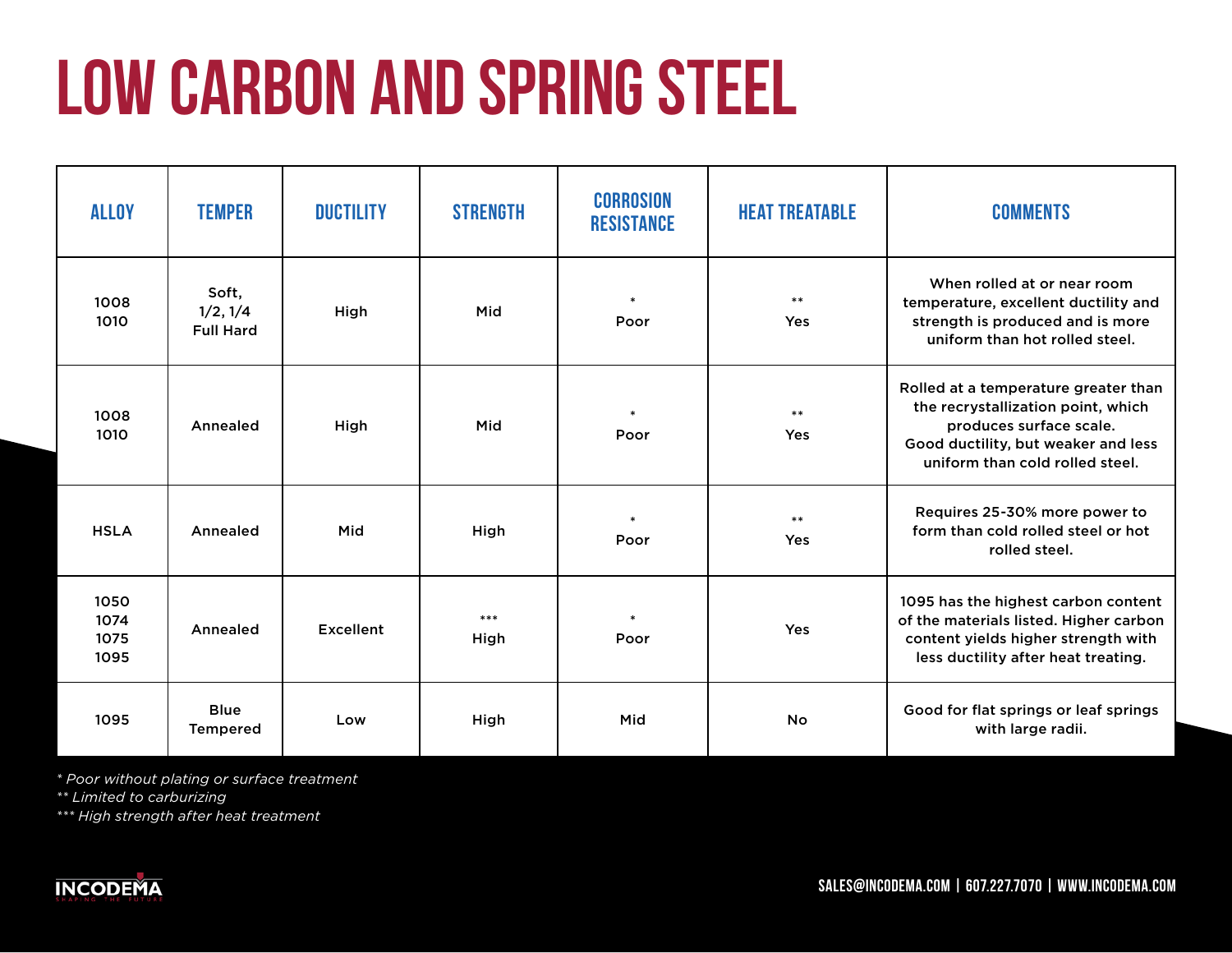# **COPPER ALLOYS**

| <b>ALLOY</b>                       | <b>TEMPER</b> | <b>DUCTILITY</b>        | <b>STRENGTH</b>  | <b>CORROSION</b><br><b>RESISTANCE</b> | <b>HEAT TREATABLE</b> | <b>COMMENTS</b>                                                                                                                                                                            |
|------------------------------------|---------------|-------------------------|------------------|---------------------------------------|-----------------------|--------------------------------------------------------------------------------------------------------------------------------------------------------------------------------------------|
| C <sub>10</sub><br>Copper          | Wide<br>Range | High                    | Mid              | Good                                  | <b>No</b>             | Highly conductive.<br>High cost.                                                                                                                                                           |
| C172<br><b>Beryllium</b><br>Copper | Wide<br>Range | Excellent               | <b>Excellent</b> | Fair                                  | Yes                   | <b>Excellent for electrical spring</b><br>contacts. Highly conductive, excellent<br>electroplating adhesion coefficient<br>and remains very stable during heat<br>treating. Moderate cost. |
| C <sub>260</sub><br><b>Brass</b>   | Wide<br>Range | $\ast$<br>Ranges        | High             | Good                                  | <b>No</b>             | Small radii bends in line with<br>grain may fracture in full hard and<br>spring tempers.                                                                                                   |
| C510<br>Phosphor<br><b>Bronze</b>  | Wide<br>Range | $\ast$<br><b>Ranges</b> | High             | Fair                                  | <b>No</b>             | Small radii bends in line with<br>grain may fracture in full hard and<br>spring tempers.                                                                                                   |

*\* Ranges according to temper*

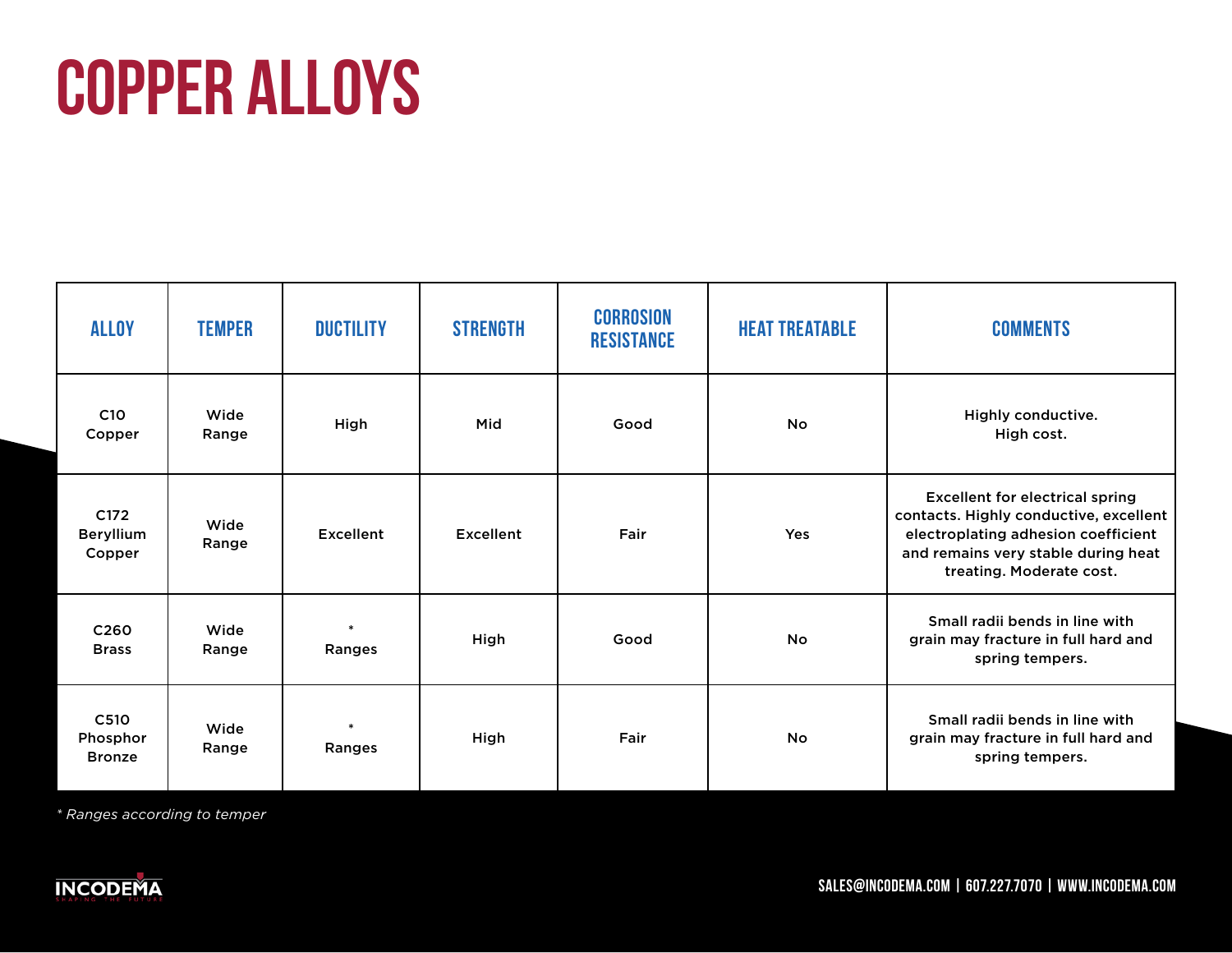# **RAW MATERIALS SELECTION**

#### **HEAT TREATABLE ALLOYS**

When stiffness and spring characteristics are required, the design engineer should consider the following:

For parts with small radius forms, high carbon spring steel or another heat treatable metal with good ductility may need to be used. The part may require heat-treating after forming to achieve necessary stiffness or spring performance characteristics, which adds to manufacturing cost.

Note that broad flat sections in high carbon spring steel parts tend to warp during heat treating. Where potential warping may be a factor, it is wise to consider alternate materials that may have a marginally higher cost but stay more stable during heat treating.

- 410 Stainless Steel
- 17-7 PH stainless steel, condition A (annealed)
- C172 Beryllium copper
- Low Carbon Cold Rolled Steel carburizing hardens the surface while reducing spring characteristics.



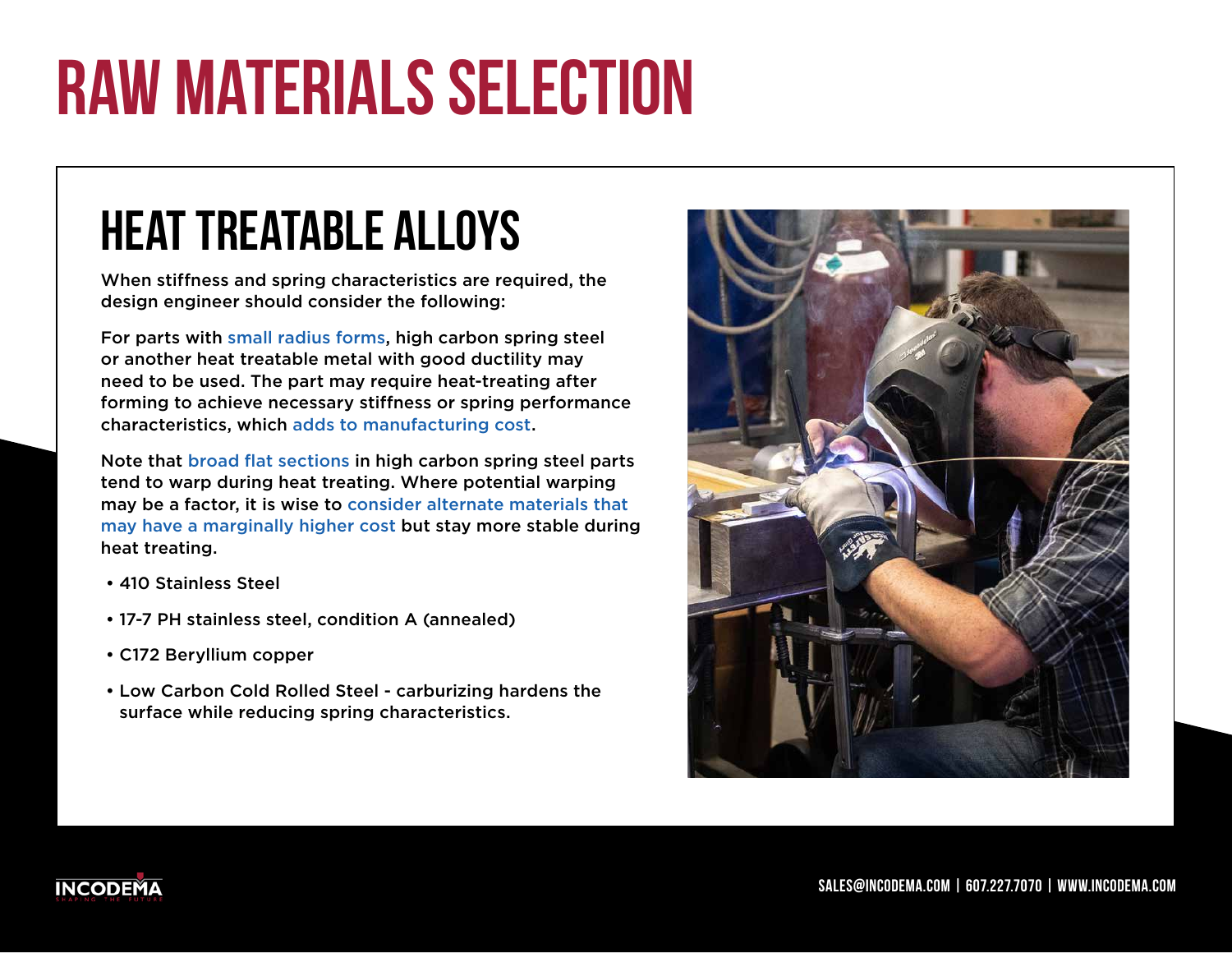# **RAW MATERIALS SELECTION**

#### **MILL HARDENED ALLOYS**

For flat parts or parts with large radius form features, a mill-hardened alloy may be selected based on hardness or spring performance characteristics to eliminate the need for heat treating. Consider the following:

- 6061 Aluminum in T4 or T6 temper
- 300 series Stainless Steel in 1/4, 1/2, 3/4 or full hard temper
- 1095 blue temper spring steel
- C110 Copper and C260 Brass in H04 (hard), H06 (extra hard), H08 (spring temper) and H10 (extra spring temper)
- C510 Phosphor Bronze in H06 (extra hard), H08 (spring temper) and H10 (extra spring temper)

Note that raw material grain impacts forming characteristics in all materials, but more so in mill-hardened alloys.